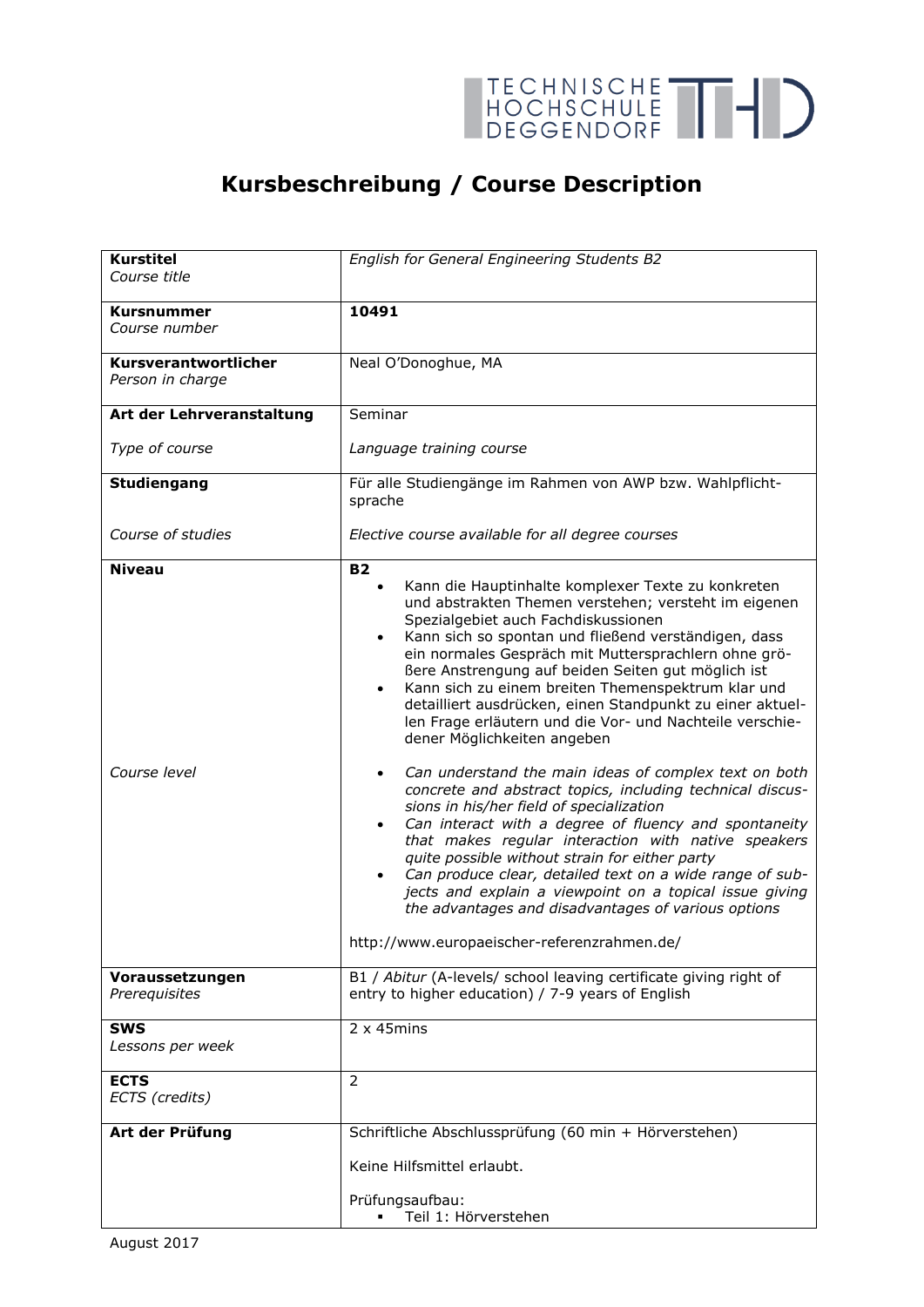|                           | Teil 2: Leseverstehen                                                                                                                                                                                                                                                                                                                                                                                                                                                                                                                                                                                                                                                 |
|---------------------------|-----------------------------------------------------------------------------------------------------------------------------------------------------------------------------------------------------------------------------------------------------------------------------------------------------------------------------------------------------------------------------------------------------------------------------------------------------------------------------------------------------------------------------------------------------------------------------------------------------------------------------------------------------------------------|
|                           | Teil 3: Wortschatz und Technischer Inhalt                                                                                                                                                                                                                                                                                                                                                                                                                                                                                                                                                                                                                             |
|                           | Teil 4: Grammatik                                                                                                                                                                                                                                                                                                                                                                                                                                                                                                                                                                                                                                                     |
|                           | Teil 5: Schriftlicher Ausdruck (150-200 Wörter)                                                                                                                                                                                                                                                                                                                                                                                                                                                                                                                                                                                                                       |
|                           | Inhaltlich bezieht sich die Prüfung auf die Themen des Unter-<br>richts.                                                                                                                                                                                                                                                                                                                                                                                                                                                                                                                                                                                              |
| Course assessment         | Written exam (60 min + listening section)                                                                                                                                                                                                                                                                                                                                                                                                                                                                                                                                                                                                                             |
|                           | No dictionaries are allowed.                                                                                                                                                                                                                                                                                                                                                                                                                                                                                                                                                                                                                                          |
|                           | Exam structure:                                                                                                                                                                                                                                                                                                                                                                                                                                                                                                                                                                                                                                                       |
|                           | Part 1: Listening comprehension(s)<br>٠                                                                                                                                                                                                                                                                                                                                                                                                                                                                                                                                                                                                                               |
|                           | Part 2: Reading comprehension(s)<br>٠                                                                                                                                                                                                                                                                                                                                                                                                                                                                                                                                                                                                                                 |
|                           | Part 3: Vocabulary and technical content<br>٠                                                                                                                                                                                                                                                                                                                                                                                                                                                                                                                                                                                                                         |
|                           | Part 4: Grammar (maximum 10% of total exam points,<br>٠                                                                                                                                                                                                                                                                                                                                                                                                                                                                                                                                                                                                               |
|                           | excluding writing exercise)<br>Part 5: Writing composition (150-200 words)<br>٠                                                                                                                                                                                                                                                                                                                                                                                                                                                                                                                                                                                       |
|                           |                                                                                                                                                                                                                                                                                                                                                                                                                                                                                                                                                                                                                                                                       |
|                           | The exam will be based on topics covered during the semester.                                                                                                                                                                                                                                                                                                                                                                                                                                                                                                                                                                                                         |
| Unterrichtssprache        | Englisch                                                                                                                                                                                                                                                                                                                                                                                                                                                                                                                                                                                                                                                              |
| Course language           | English                                                                                                                                                                                                                                                                                                                                                                                                                                                                                                                                                                                                                                                               |
| <b>Dozent</b>             | verschiedene                                                                                                                                                                                                                                                                                                                                                                                                                                                                                                                                                                                                                                                          |
| Lecturer                  | varies                                                                                                                                                                                                                                                                                                                                                                                                                                                                                                                                                                                                                                                                |
| <b>Kursziele</b>          | Dieser Kurs vermittelt Wortschatz, Grammatik und Sprachpro-<br>duktion der englischen Sprache in technischen Themengebieten.<br>Der Kurs ist auf die Bedürfnisse der Studenten zugeschnitten<br>und es wird auf die Bedürfnisse und Interessen der Studenten<br>eingegangen.<br>Studenten erweitern bis zum Ende des Kurses ihr Verständnis<br>der englischen Sprache.                                                                                                                                                                                                                                                                                                |
| Course objectives         | This course aims to deepen students' encounter with the English<br>language in a technical context by giving practical training in<br>specialized vocabulary, grammar and language usage. The four<br>cardinal language skills - listening, speaking, reading, and writ-<br>ing - will play an integral role in this training.<br>The course is designed to be relevant and interesting for engi-<br>neering students and will be adapted to their learning needs and<br>study areas.<br>By the end of the course, participants should have a more com-<br>prehensive understanding of, and enhanced fluency in, the Eng-<br>lish language in an engineering context. |
| Vorgegebene Kursinhalte   | <b>Obligatorische Themen:</b>                                                                                                                                                                                                                                                                                                                                                                                                                                                                                                                                                                                                                                         |
| (60%)                     | Zahlen und mathematische Operationen                                                                                                                                                                                                                                                                                                                                                                                                                                                                                                                                                                                                                                  |
|                           | Geometrische Formen und Maßangaben<br>Grundlegende Physik und das wissenschaftliche Weltbild                                                                                                                                                                                                                                                                                                                                                                                                                                                                                                                                                                          |
|                           | Werkstoffe und ihre Eigenschaften<br>$\bullet$                                                                                                                                                                                                                                                                                                                                                                                                                                                                                                                                                                                                                        |
|                           | Fallbeispiel zum Thema Technik/Physik/Ingenieurwesen                                                                                                                                                                                                                                                                                                                                                                                                                                                                                                                                                                                                                  |
|                           | Grammatik/Kommunikationsfähigkeiten für Ingenieure                                                                                                                                                                                                                                                                                                                                                                                                                                                                                                                                                                                                                    |
| Obligatory course content |                                                                                                                                                                                                                                                                                                                                                                                                                                                                                                                                                                                                                                                                       |
|                           | Obligatory topics:                                                                                                                                                                                                                                                                                                                                                                                                                                                                                                                                                                                                                                                    |
| (60%)                     | Numbers and mathematical operations                                                                                                                                                                                                                                                                                                                                                                                                                                                                                                                                                                                                                                   |
|                           | Shapes and dimensions<br>Basic physics and the scientific worldview                                                                                                                                                                                                                                                                                                                                                                                                                                                                                                                                                                                                   |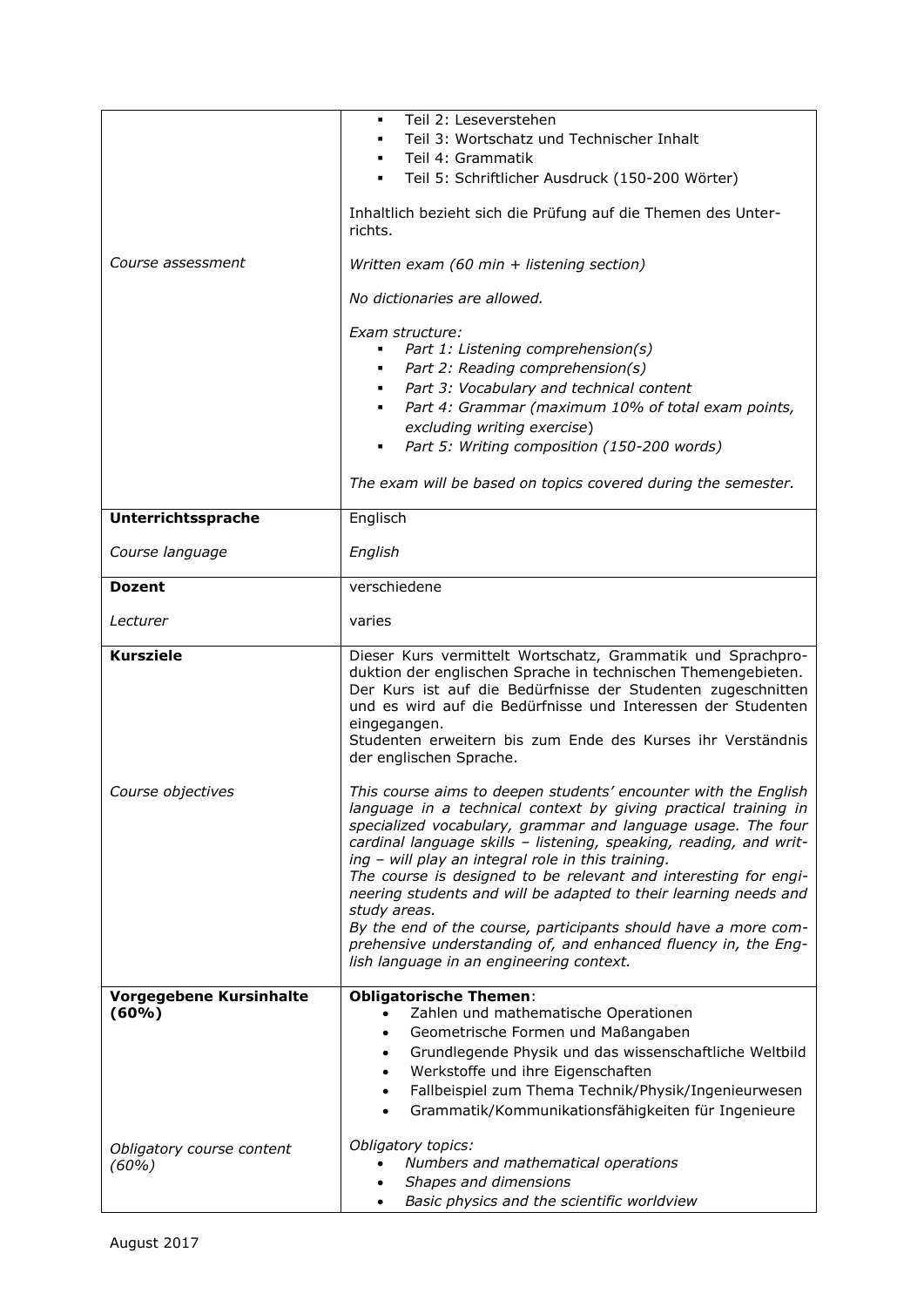|                             | Materials and their properties                                                                                                       |
|-----------------------------|--------------------------------------------------------------------------------------------------------------------------------------|
|                             | Case study on an area related to technology                                                                                          |
|                             | /physics/engineering                                                                                                                 |
|                             | Grammar/ communication skills                                                                                                        |
| Freie Inhalte (40%)         | Freie Inhalte werden anhand von einer Studierendenbefragung                                                                          |
|                             | in der ersten Sitzung festgelegt.                                                                                                    |
|                             | Aktuelle Geschehnisse und technologische Erneuerungen können                                                                         |
|                             | in den Unterricht einbezogen werden.                                                                                                 |
| Variable content (40%)      | Variable content will be determined on the basis of a student                                                                        |
|                             | survey conducted in the first session.                                                                                               |
|                             | Current world events (including news events and popular cul-<br>ture) and recent technological innovations may be used as a          |
|                             | basis for discussions.                                                                                                               |
|                             |                                                                                                                                      |
| Lehrmethoden                | Der Fokus der Lehrmethoden liegt auf die Optimierung der vier<br>Hauptsprachfertigkeiten (Hörverständnis, Sprechen, Lesen und        |
|                             | Schreiben). Beispiele der angewendeten Lehrmethoden sind                                                                             |
|                             | diverse Formen der Gruppen- und Einzelarbeit, Minipresentatio-                                                                       |
|                             | nen, Rollen- und Grammatikspiele, Diktat, Übungen zum inten-<br>siven Lesen und Hören, und verschiedene Schreibaktivitäten zur       |
|                             | Vertiefung des erlernten Stoffes.                                                                                                    |
|                             | Aufgaben, die im Unterricht nicht zur Gänze bearbeitet werden,                                                                       |
|                             | sollten zu Hause in Eigenregie bearbeitet werden. Es werden<br>wöchentlich weitere Aufgaben zum Selbststudium gestellt.              |
|                             |                                                                                                                                      |
| Teaching methods            | Teaching methods focus on improving the four cardinal language                                                                       |
|                             | skills and include group discussions and group projects; individ-                                                                    |
|                             | ual work; mini-presentations; role-plays; close reading and lis-<br>tening activities; dictation; grammar games; and various follow- |
|                             | up viewing and writing activities.                                                                                                   |
|                             | Work not completed in class should be done at home. Self-study                                                                       |
|                             | assignments will be set on a weekly basis.                                                                                           |
| <b>Kursmaterialien</b>      | Studenten übernehmen die Verantwortung für den Erwerb von                                                                            |
|                             | Kursmaterialen, die der Dozent am Anfang des Semesters fest-                                                                         |
|                             | legt. Diese Materialien sind in der Regel in der Bibliothek zu<br>finden. Ab und zu wird der Dozent Zeitungsartikeln in den Unter-   |
|                             | richt mit einbeziehen.                                                                                                               |
|                             |                                                                                                                                      |
| Course materials            | Students are expected to acquire their own copies of materials<br>assigned by the lecturer at the beginning of the semester. These   |
|                             | materials will be available in the library. The lecturer will make                                                                   |
|                             | use of current articles from time to time.                                                                                           |
| <b>Empfohlene Literatur</b> | Astley, Peter, and Lewis Lansford. Engineering 1: Student's                                                                          |
| Recommended reading         | Book. Oxford: Oxford UP, 2013. Print.                                                                                                |
|                             |                                                                                                                                      |
|                             | Bauer, Hans-Jürgen. English for Technical Purposes. Berlin:                                                                          |
|                             | Cornelsen, 2000. Print.                                                                                                              |
|                             |                                                                                                                                      |
|                             | Bonamy, David. Technical English 4. Harlow, England: Pearson<br>Education, 2011. Print.                                              |
|                             |                                                                                                                                      |
|                             | Bonamy, David, and Christopher Jacques. Technical English 3.                                                                         |
|                             | Harlow: Pearson Longman, 2011. Print.                                                                                                |
|                             |                                                                                                                                      |
|                             | Brieger, Nick, and Alison Pohl. Technical English: Vocabulary and                                                                    |
|                             | Grammar. Oxford: Summertown, 2002. Print.                                                                                            |
|                             | Dummett, Paul. Energy English: For the Gas and Electricity                                                                           |